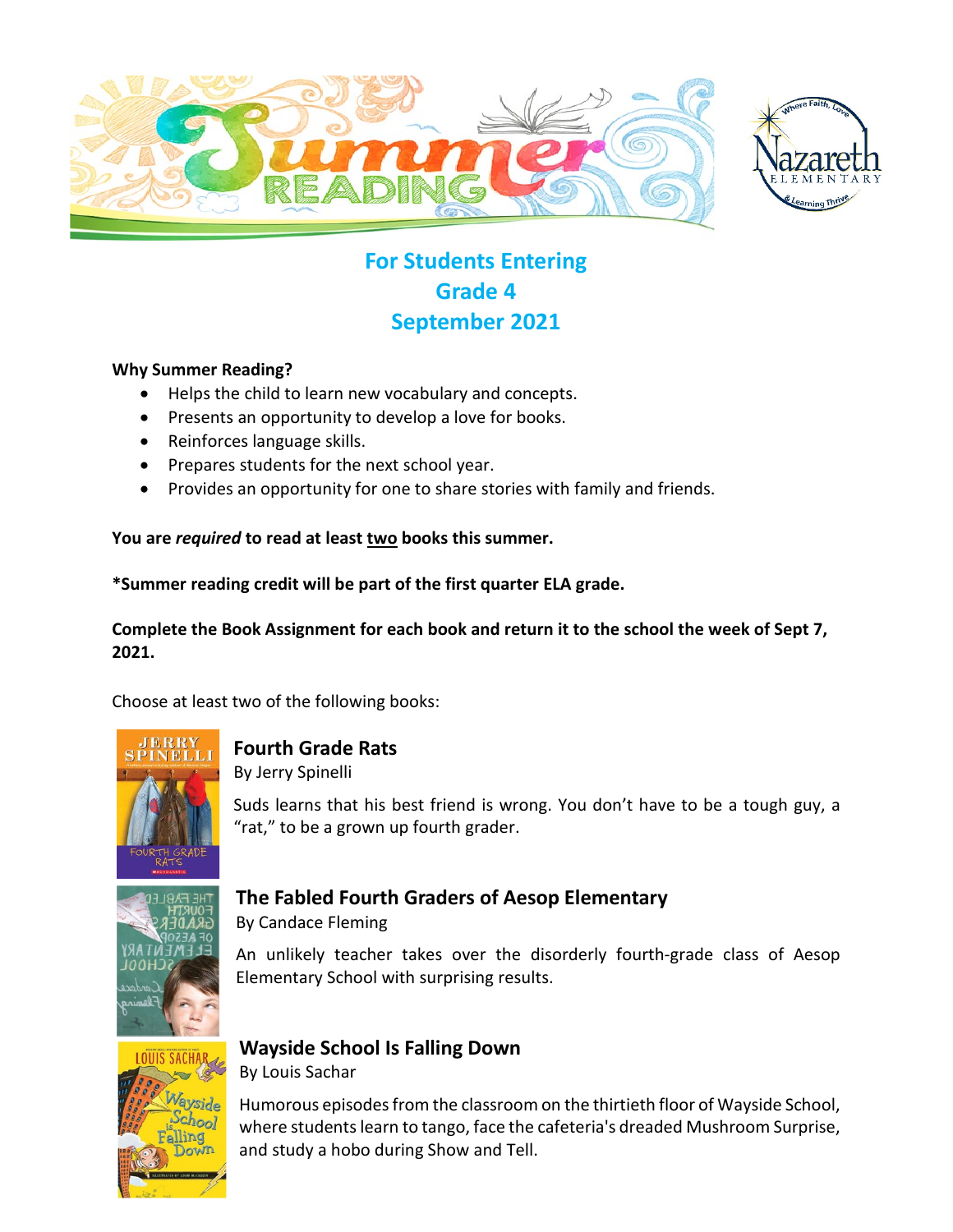#### **The Dog Man Series (read any book in this series)**



By Dan Pilkey



**Fantastic Mr. Fox** By Roald Dahl

Three farmers, each one meaner than the other, try all-out warfare to get rid of the fox and his family.



# **Stuart Little**

By E.B. White

The adventures of a mouse, Stuart Little, as he sets out in the world to find his dearest friend, a little bird who stayed a few days in his family's garden.



## **Tales of A Fourth Grade Nothing**

By Judy Blume

The story focuses on a 9-year-old boy named [Peter Warren Hatcher](http://en.wikipedia.org/wiki/Peter_Warren_Hatcher) and his relationship with his 2-year old brothe[r Farley Drexel.](http://en.wikipedia.org/wiki/Farley_Drexel_%22Fudge%22_Hatcher)



# **Superfudge**

By Judy Blume

Peter describes the highs and lows of life with his younger brother Fudge.



#### **Beezus and Ramona**

By Beverly Cleary

Beezus' biggest problem is her 4-year old sister Ramona. Even though Beezus knows sisters are supposed to love each other, with a sister like Ramona, it seems impossible.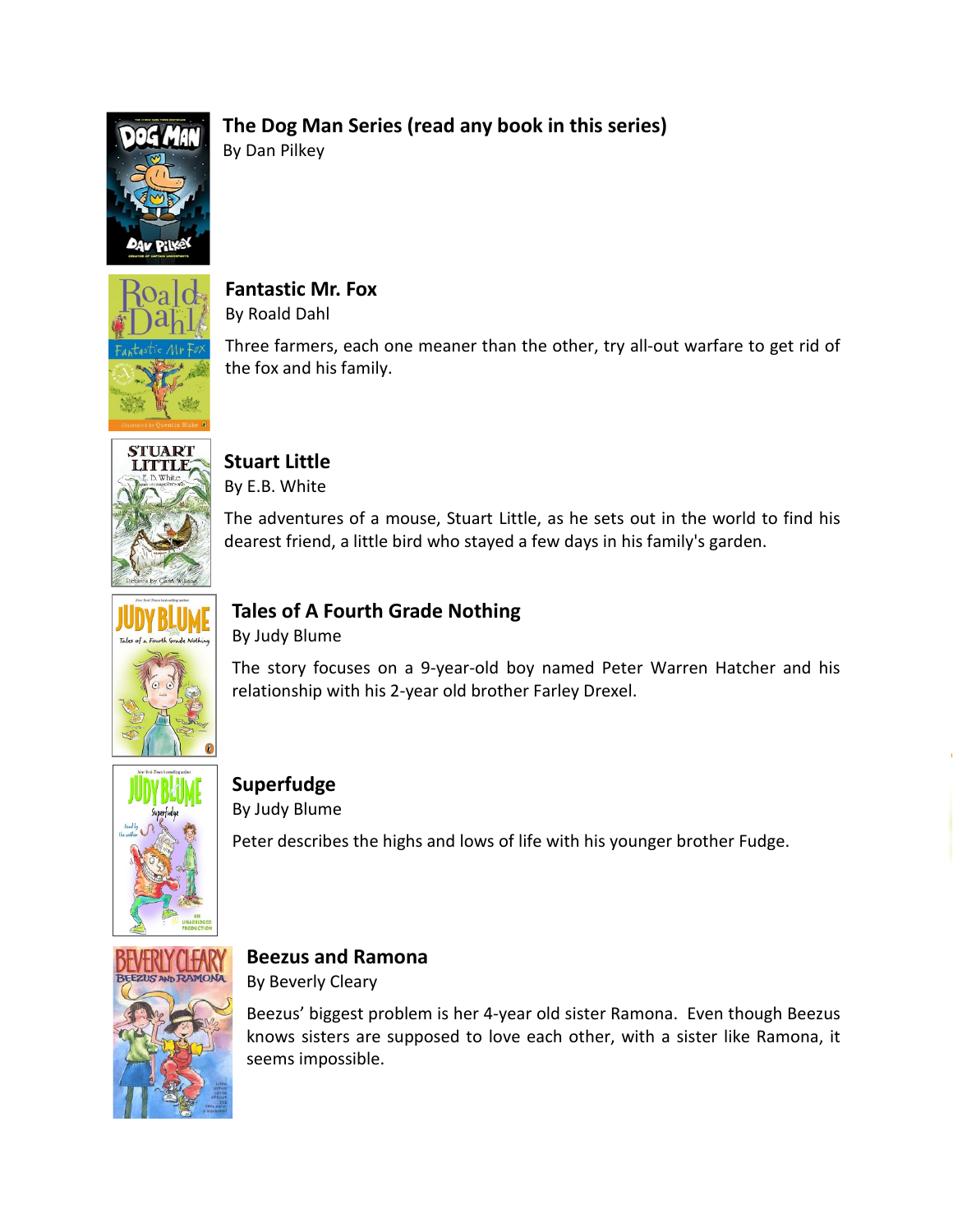

**Henry Huggins**

By Beverly Cleary

When Henry adopts Ribsy, a dog of no particular breed, humorous adventures follow.

#### **Copies of these books are available at:**

- $\Box$  The public library
	- o Some libraries in Monroe County are offering curbside pickup this summer.
	- o You can also access ebooks through the Monroe County Library website found at [https://libraryweb.org/.](https://libraryweb.org/) Click the **Ebooks and More** link to find out how to use your library card to download ebooks right to your electronic device.



**Ebooks & More** 



**E** Many bookstores

Learn & Play

Monroe County Libraries are also offering many resources and virtual programming for kids and families this year. Check out the **Learn & Play** link on the Monroe County Library website for entertainment and educational resources.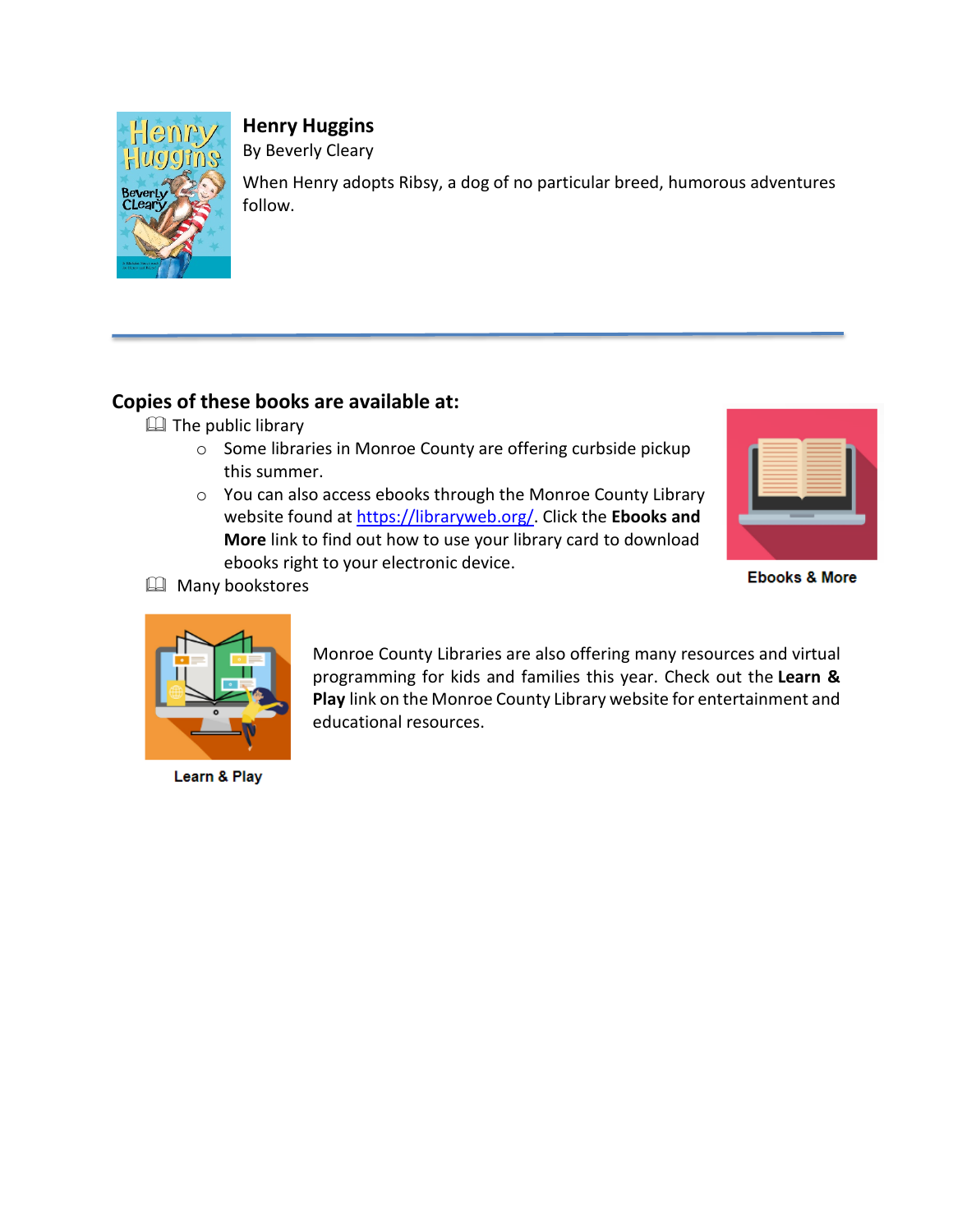### **Nazareth Elementary Reading Assignment for Students Entering Grade 4**



Student Name

For each book that you read this summer, choose one project. Use a different project for each book.

- Create a diorama using the characters and setting in the book. In addition, you are to write a summary explaining your diorama and include important information about the book. Be sure to include the title and author.
- Design an original book cover, including title and author. Write a five-sentence paragraph that summarizes the book, including the title and author. You may type or write the summary neatly.
- Write a letter to the author or one of the characters in the book. Let the person know what you liked or did not like about the book. Include questions you would like your person to answer.

You may type or write neatly. Write in complete sentences, use capital letters and punctuation marks, and check spelling.

**Diorama** - Date:

\*Project must accompany this written portion

 $\mathcal{L}_\mathcal{L} = \{ \mathcal{L}_\mathcal{L} = \{ \mathcal{L}_\mathcal{L} = \{ \mathcal{L}_\mathcal{L} = \{ \mathcal{L}_\mathcal{L} = \{ \mathcal{L}_\mathcal{L} = \{ \mathcal{L}_\mathcal{L} = \{ \mathcal{L}_\mathcal{L} = \{ \mathcal{L}_\mathcal{L} = \{ \mathcal{L}_\mathcal{L} = \{ \mathcal{L}_\mathcal{L} = \{ \mathcal{L}_\mathcal{L} = \{ \mathcal{L}_\mathcal{L} = \{ \mathcal{L}_\mathcal{L} = \{ \mathcal{L}_\mathcal{$ 

 $\mathcal{L}_\mathcal{L} = \mathcal{L}_\mathcal{L} = \mathcal{L}_\mathcal{L} = \mathcal{L}_\mathcal{L} = \mathcal{L}_\mathcal{L} = \mathcal{L}_\mathcal{L} = \mathcal{L}_\mathcal{L} = \mathcal{L}_\mathcal{L} = \mathcal{L}_\mathcal{L} = \mathcal{L}_\mathcal{L} = \mathcal{L}_\mathcal{L} = \mathcal{L}_\mathcal{L} = \mathcal{L}_\mathcal{L} = \mathcal{L}_\mathcal{L} = \mathcal{L}_\mathcal{L} = \mathcal{L}_\mathcal{L} = \mathcal{L}_\mathcal{L}$ 

 $\mathcal{L}_\mathcal{L} = \{ \mathcal{L}_\mathcal{L} = \{ \mathcal{L}_\mathcal{L} = \{ \mathcal{L}_\mathcal{L} = \{ \mathcal{L}_\mathcal{L} = \{ \mathcal{L}_\mathcal{L} = \{ \mathcal{L}_\mathcal{L} = \{ \mathcal{L}_\mathcal{L} = \{ \mathcal{L}_\mathcal{L} = \{ \mathcal{L}_\mathcal{L} = \{ \mathcal{L}_\mathcal{L} = \{ \mathcal{L}_\mathcal{L} = \{ \mathcal{L}_\mathcal{L} = \{ \mathcal{L}_\mathcal{L} = \{ \mathcal{L}_\mathcal{$ 

 $\mathcal{L}_\mathcal{L} = \{ \mathcal{L}_\mathcal{L} = \{ \mathcal{L}_\mathcal{L} = \{ \mathcal{L}_\mathcal{L} = \{ \mathcal{L}_\mathcal{L} = \{ \mathcal{L}_\mathcal{L} = \{ \mathcal{L}_\mathcal{L} = \{ \mathcal{L}_\mathcal{L} = \{ \mathcal{L}_\mathcal{L} = \{ \mathcal{L}_\mathcal{L} = \{ \mathcal{L}_\mathcal{L} = \{ \mathcal{L}_\mathcal{L} = \{ \mathcal{L}_\mathcal{L} = \{ \mathcal{L}_\mathcal{L} = \{ \mathcal{L}_\mathcal{$ 

 $\mathcal{L}_\mathcal{L} = \mathcal{L}_\mathcal{L} = \mathcal{L}_\mathcal{L} = \mathcal{L}_\mathcal{L} = \mathcal{L}_\mathcal{L} = \mathcal{L}_\mathcal{L} = \mathcal{L}_\mathcal{L} = \mathcal{L}_\mathcal{L} = \mathcal{L}_\mathcal{L} = \mathcal{L}_\mathcal{L} = \mathcal{L}_\mathcal{L} = \mathcal{L}_\mathcal{L} = \mathcal{L}_\mathcal{L} = \mathcal{L}_\mathcal{L} = \mathcal{L}_\mathcal{L} = \mathcal{L}_\mathcal{L} = \mathcal{L}_\mathcal{L}$ 

 $\mathcal{L}_\mathcal{L} = \{ \mathcal{L}_\mathcal{L} = \{ \mathcal{L}_\mathcal{L} = \{ \mathcal{L}_\mathcal{L} = \{ \mathcal{L}_\mathcal{L} = \{ \mathcal{L}_\mathcal{L} = \{ \mathcal{L}_\mathcal{L} = \{ \mathcal{L}_\mathcal{L} = \{ \mathcal{L}_\mathcal{L} = \{ \mathcal{L}_\mathcal{L} = \{ \mathcal{L}_\mathcal{L} = \{ \mathcal{L}_\mathcal{L} = \{ \mathcal{L}_\mathcal{L} = \{ \mathcal{L}_\mathcal{L} = \{ \mathcal{L}_\mathcal{$ 

 $\mathcal{L}_\mathcal{L} = \{ \mathcal{L}_\mathcal{L} = \{ \mathcal{L}_\mathcal{L} = \{ \mathcal{L}_\mathcal{L} = \{ \mathcal{L}_\mathcal{L} = \{ \mathcal{L}_\mathcal{L} = \{ \mathcal{L}_\mathcal{L} = \{ \mathcal{L}_\mathcal{L} = \{ \mathcal{L}_\mathcal{L} = \{ \mathcal{L}_\mathcal{L} = \{ \mathcal{L}_\mathcal{L} = \{ \mathcal{L}_\mathcal{L} = \{ \mathcal{L}_\mathcal{L} = \{ \mathcal{L}_\mathcal{L} = \{ \mathcal{L}_\mathcal{$ 

 $\mathcal{L}_\mathcal{L} = \mathcal{L}_\mathcal{L} = \mathcal{L}_\mathcal{L} = \mathcal{L}_\mathcal{L} = \mathcal{L}_\mathcal{L} = \mathcal{L}_\mathcal{L} = \mathcal{L}_\mathcal{L} = \mathcal{L}_\mathcal{L} = \mathcal{L}_\mathcal{L} = \mathcal{L}_\mathcal{L} = \mathcal{L}_\mathcal{L} = \mathcal{L}_\mathcal{L} = \mathcal{L}_\mathcal{L} = \mathcal{L}_\mathcal{L} = \mathcal{L}_\mathcal{L} = \mathcal{L}_\mathcal{L} = \mathcal{L}_\mathcal{L}$ 

 $\mathcal{L}_\mathcal{L} = \{ \mathcal{L}_\mathcal{L} = \{ \mathcal{L}_\mathcal{L} = \{ \mathcal{L}_\mathcal{L} = \{ \mathcal{L}_\mathcal{L} = \{ \mathcal{L}_\mathcal{L} = \{ \mathcal{L}_\mathcal{L} = \{ \mathcal{L}_\mathcal{L} = \{ \mathcal{L}_\mathcal{L} = \{ \mathcal{L}_\mathcal{L} = \{ \mathcal{L}_\mathcal{L} = \{ \mathcal{L}_\mathcal{L} = \{ \mathcal{L}_\mathcal{L} = \{ \mathcal{L}_\mathcal{L} = \{ \mathcal{L}_\mathcal{$ 

 $\mathcal{L}_\mathcal{L} = \{ \mathcal{L}_\mathcal{L} = \{ \mathcal{L}_\mathcal{L} = \{ \mathcal{L}_\mathcal{L} = \{ \mathcal{L}_\mathcal{L} = \{ \mathcal{L}_\mathcal{L} = \{ \mathcal{L}_\mathcal{L} = \{ \mathcal{L}_\mathcal{L} = \{ \mathcal{L}_\mathcal{L} = \{ \mathcal{L}_\mathcal{L} = \{ \mathcal{L}_\mathcal{L} = \{ \mathcal{L}_\mathcal{L} = \{ \mathcal{L}_\mathcal{L} = \{ \mathcal{L}_\mathcal{L} = \{ \mathcal{L}_\mathcal{$ 

 $\mathcal{L}_\mathcal{L} = \mathcal{L}_\mathcal{L} = \mathcal{L}_\mathcal{L} = \mathcal{L}_\mathcal{L} = \mathcal{L}_\mathcal{L} = \mathcal{L}_\mathcal{L} = \mathcal{L}_\mathcal{L} = \mathcal{L}_\mathcal{L} = \mathcal{L}_\mathcal{L} = \mathcal{L}_\mathcal{L} = \mathcal{L}_\mathcal{L} = \mathcal{L}_\mathcal{L} = \mathcal{L}_\mathcal{L} = \mathcal{L}_\mathcal{L} = \mathcal{L}_\mathcal{L} = \mathcal{L}_\mathcal{L} = \mathcal{L}_\mathcal{L}$ 

 $\mathcal{L}_\mathcal{L} = \{ \mathcal{L}_\mathcal{L} = \{ \mathcal{L}_\mathcal{L} = \{ \mathcal{L}_\mathcal{L} = \{ \mathcal{L}_\mathcal{L} = \{ \mathcal{L}_\mathcal{L} = \{ \mathcal{L}_\mathcal{L} = \{ \mathcal{L}_\mathcal{L} = \{ \mathcal{L}_\mathcal{L} = \{ \mathcal{L}_\mathcal{L} = \{ \mathcal{L}_\mathcal{L} = \{ \mathcal{L}_\mathcal{L} = \{ \mathcal{L}_\mathcal{L} = \{ \mathcal{L}_\mathcal{L} = \{ \mathcal{L}_\mathcal{$ 

 $\mathcal{L}_\mathcal{L} = \{ \mathcal{L}_\mathcal{L} = \{ \mathcal{L}_\mathcal{L} = \{ \mathcal{L}_\mathcal{L} = \{ \mathcal{L}_\mathcal{L} = \{ \mathcal{L}_\mathcal{L} = \{ \mathcal{L}_\mathcal{L} = \{ \mathcal{L}_\mathcal{L} = \{ \mathcal{L}_\mathcal{L} = \{ \mathcal{L}_\mathcal{L} = \{ \mathcal{L}_\mathcal{L} = \{ \mathcal{L}_\mathcal{L} = \{ \mathcal{L}_\mathcal{L} = \{ \mathcal{L}_\mathcal{L} = \{ \mathcal{L}_\mathcal{$ 

 $\mathcal{L}_\mathcal{L} = \mathcal{L}_\mathcal{L} = \mathcal{L}_\mathcal{L} = \mathcal{L}_\mathcal{L} = \mathcal{L}_\mathcal{L} = \mathcal{L}_\mathcal{L} = \mathcal{L}_\mathcal{L} = \mathcal{L}_\mathcal{L} = \mathcal{L}_\mathcal{L} = \mathcal{L}_\mathcal{L} = \mathcal{L}_\mathcal{L} = \mathcal{L}_\mathcal{L} = \mathcal{L}_\mathcal{L} = \mathcal{L}_\mathcal{L} = \mathcal{L}_\mathcal{L} = \mathcal{L}_\mathcal{L} = \mathcal{L}_\mathcal{L}$ 

 $\mathcal{L}_\mathcal{L} = \{ \mathcal{L}_\mathcal{L} = \{ \mathcal{L}_\mathcal{L} = \{ \mathcal{L}_\mathcal{L} = \{ \mathcal{L}_\mathcal{L} = \{ \mathcal{L}_\mathcal{L} = \{ \mathcal{L}_\mathcal{L} = \{ \mathcal{L}_\mathcal{L} = \{ \mathcal{L}_\mathcal{L} = \{ \mathcal{L}_\mathcal{L} = \{ \mathcal{L}_\mathcal{L} = \{ \mathcal{L}_\mathcal{L} = \{ \mathcal{L}_\mathcal{L} = \{ \mathcal{L}_\mathcal{L} = \{ \mathcal{L}_\mathcal{$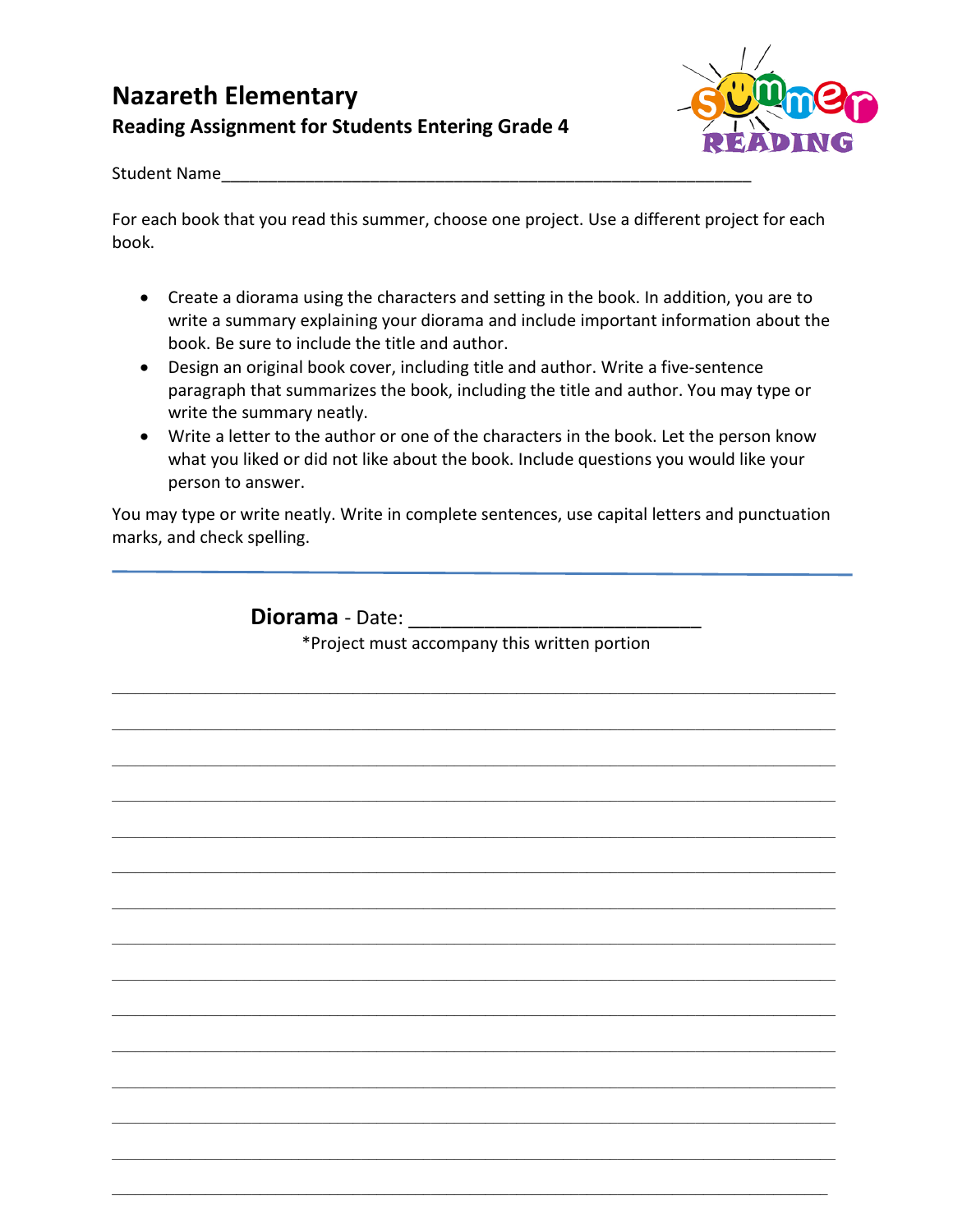<u> 1990 - Johann Barbara, martxa alemani</u>